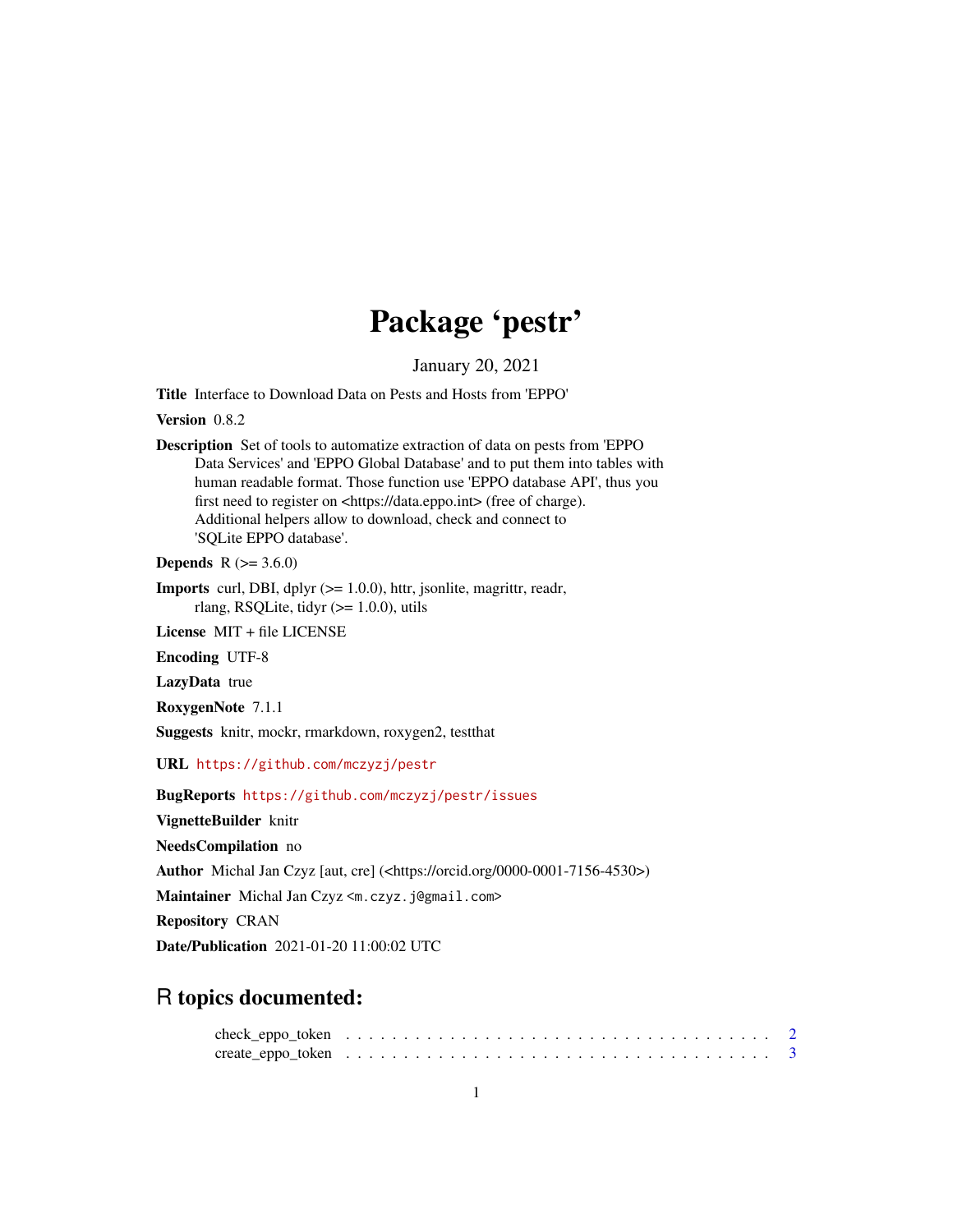<span id="page-1-0"></span>

| Index |  |
|-------|--|
|       |  |
|       |  |
|       |  |
|       |  |
|       |  |

check\_eppo\_token *EPPO Data Services token variable*

#### Description

Maturing check\_eppo\_token should be used after create\_eppo\_token to check if the token is correctly recognized by EPPO Data Services API. As a reference it uses link to *Xylella fastidiosa* hosts database - XYLEFA eppocode. If token is recognized there will be no message. In other cases function will show following messages: No internet connection or Forbidden (HTTP 403).

#### Usage

```
check_eppo_token(token)
```
#### Arguments

token object of class pestr\_token.

#### Value

Silent NULL when there is no error, otherwise message.

#### See Also

To obtain your free EPPO token please register to EPPO Data Services <https://data.eppo.int/>

#### Examples

```
## Not run:
eppo_token <- create_eppo_token("abcdef123456")
check_eppo_token(eppo_token)
```
## End(Not run)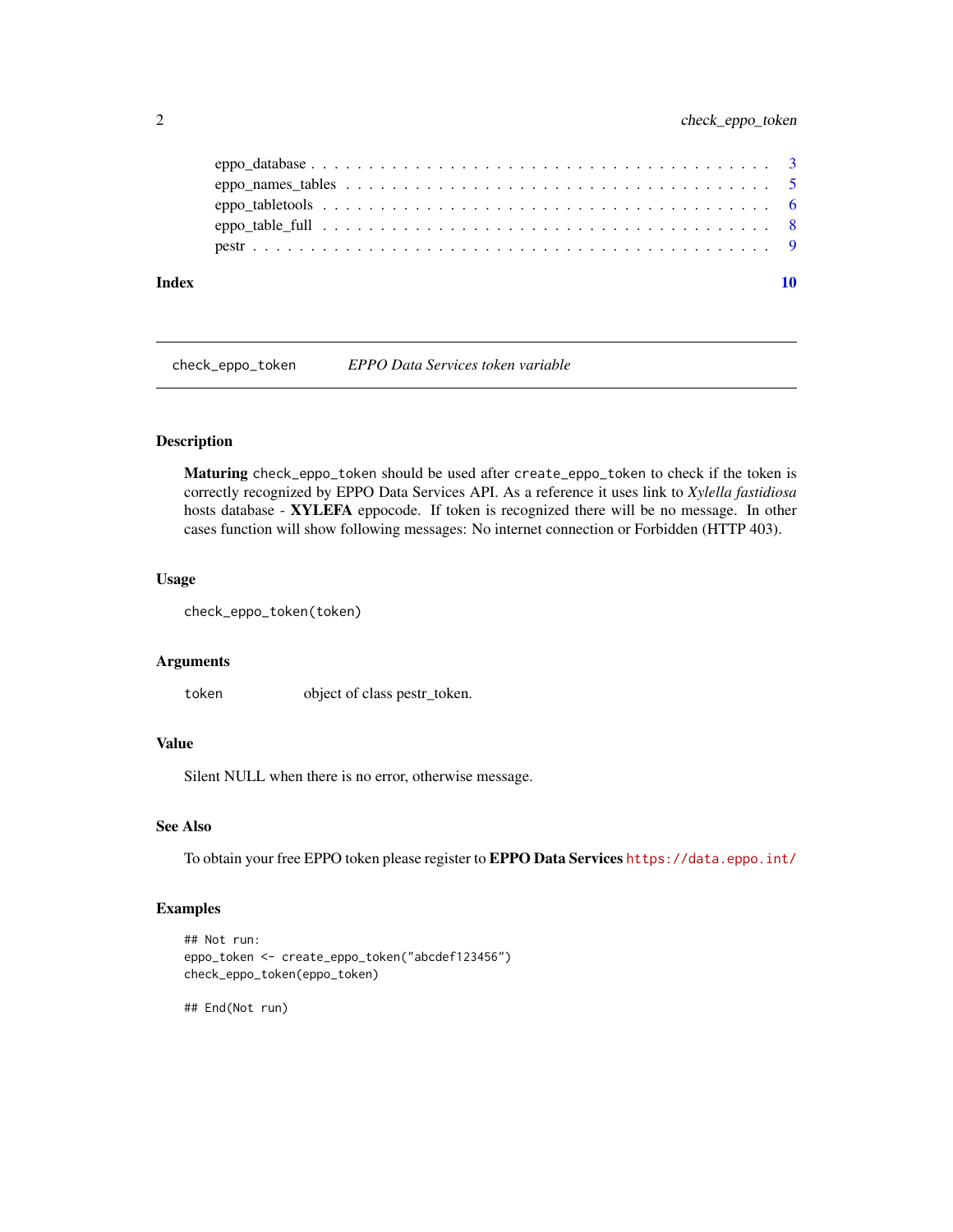<span id="page-2-1"></span><span id="page-2-0"></span>create\_eppo\_token *EPPO Data Services token variable*

#### Description

Maturing create\_eppo\_token makes token thats should be saved in a variable and used argument for [eppo\\_tabletools\\_hosts](#page-5-1), [eppo\\_tabletools\\_pests](#page-5-1), [eppo\\_tabletools\\_cat](#page-5-1) and [eppo\\_tabletools\\_taxo](#page-5-1) functions. It contains token of class string, that is needed to communicate with EPPO Data Services API.

#### Usage

```
create_eppo_token(x)
```
#### Arguments

x A string.

#### Value

Token to access EPPO Data Services API in format recognized by eppo\_tabletools\_\* functions.

#### See Also

To obtain your free EPPO token please register <https://data.eppo.int/>

#### Examples

```
## Not run:
 create_eppo_token("12345678abcdef")
```
## End(Not run)

eppo\_database *EPPO Data Services Database connection tools*

#### Description

Stable eppo\_database\_check checks if there is a file *eppocodes.sqlite* and informs user if it is outdated and should be downloaded. eppo\_database\_download downloads database in *SQLite* format directly. The downloaded file is *zip* archive. On Linux this database will be extracted automatically. On Windows user will need to extract the file manually. eppo\_database\_connect allows user to connect to SQLite database downloaded from EPPO Data Services.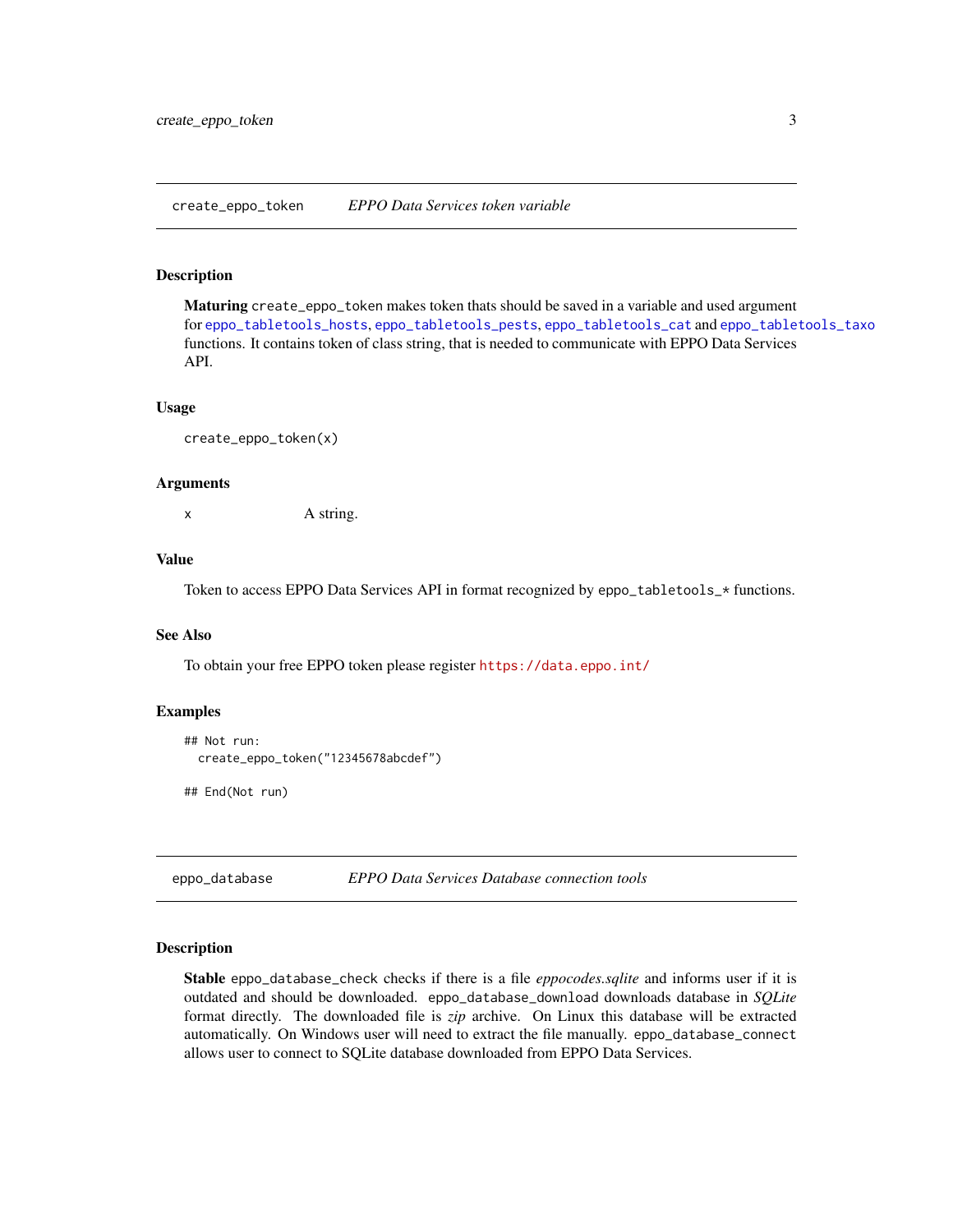#### Usage

```
eppo_database_check(filepath = getwd(), filename = "eppocodes.sqlite")
eppo_database_download(filepath = getwd())
```

```
eppo_database_connect(filepath = getwd(), filename = "eppocodes.sqlite")
```
#### Arguments

| filepath | A string with path where eppocodes sqlite file is stored. By default it points to<br>working directory. |
|----------|---------------------------------------------------------------------------------------------------------|
| filename | A string with name of the file. By default it takes name eppocodes squite.                              |

#### Value

Checks if database file exist in directory, if it is outdated, and establishes SQLite database connection

#### Manual download

If you will, you can download database directly from EPPO Data Services [https://data.eppo.](https://data.eppo.int) [int](https://data.eppo.int)

#### Examples

```
## Not run:
#to check if the db file exist in the directory (default working directory)
eppo_database_check(filepath = getwd())
#to download EPPO SQLite database into directory (default working directory).
#If you are Windows user, after download finishes you will need to unzip file
#manualy.
eppo_database_download(filepath = getwd())
#prior to use functions that check pest names in SQLite database,
#you need to set up connection to SQLite database. Doing so is
#straightforward with function below (once per sesion):
eppo_connection <- eppo_database_connect(filepath = getwd(),
                                         filename = "eppocodes.sqlite")
## End(Not run)
```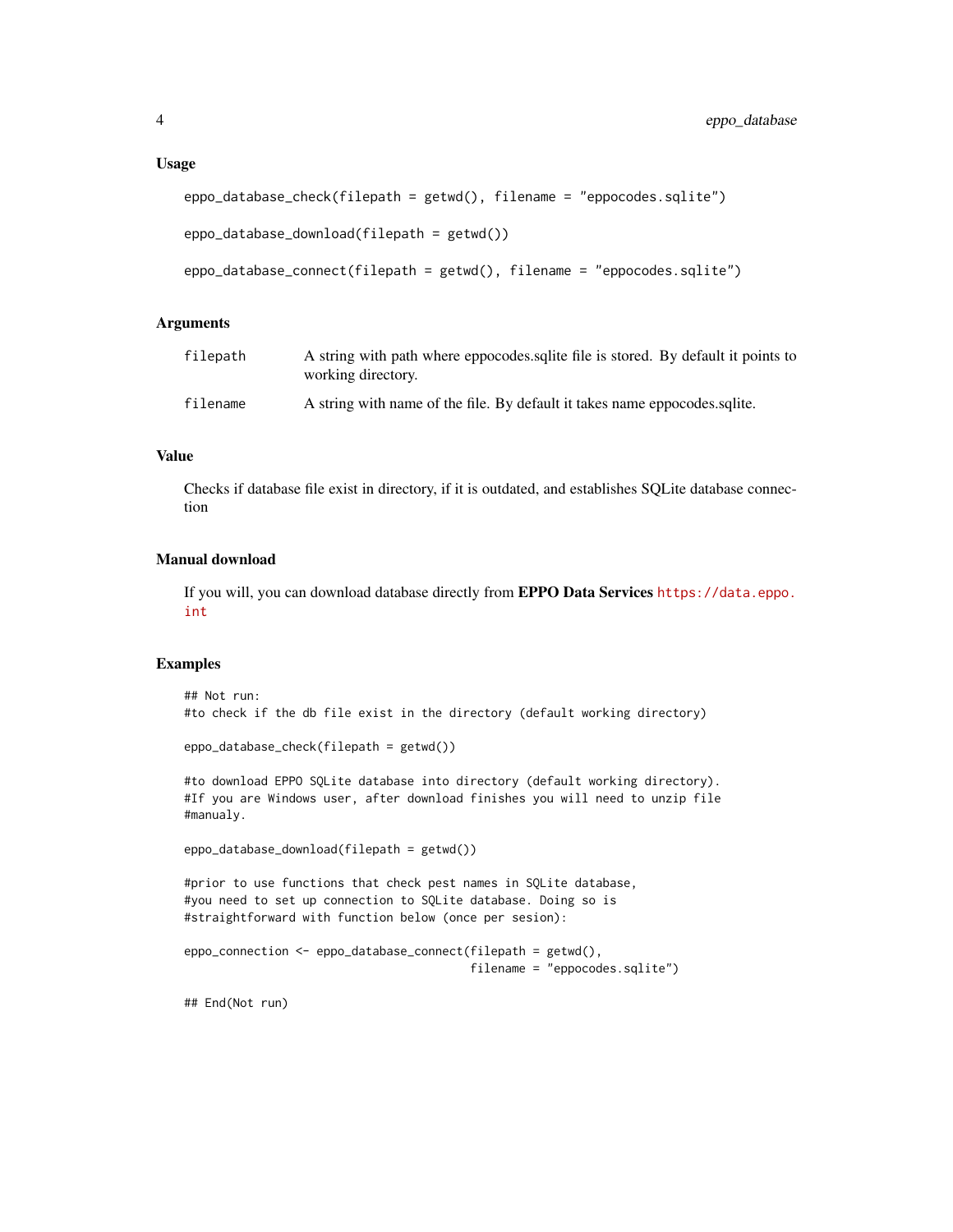<span id="page-4-1"></span><span id="page-4-0"></span>eppo\_names\_tables *EPPO Data Services SQLite Database search tools*

#### Description

Maturing eppo\_names\_table checks if string (names or parts of the names) provided by user match any name in the EPPO database. If strings match any name in database, data frame with all names matching codeid, as well as preferred (binary), language and EPPOcode is returned.

#### Arguments

| names vector | A vector with organism or viruses names (or part of the names) to be checked<br>for existence in EPPO SOLite Database.                            |
|--------------|---------------------------------------------------------------------------------------------------------------------------------------------------|
|              | sqlConnection connection to SQLite EPPO Database. By default NULL; function will auto-<br>matically connect to database with default credentials. |

#### Value

Check if provided names are present in EPPO SQLite Database. Creates list which contains: data frame with matching names in database and their codeids, character vector of names from names\_vector which do not match any entry in database, data frame with preferred names and their codeids, and data frame containing all names matching codeids of preferred names. Last data frame contains also column with preferred (binary), codelang (two letter character with language code), and EPPOcode.

#### Using with other functions

Output of the function might be passed to functions:

- eppo\_tabletools\_names
- eppo\_tabletools\_cat
- eppo\_tabletools\_hosts
- eppo\_tabletools\_distribution

#### Examples

```
## Not run:
 ##This code needs SQLite dabatase in working directory
 test_names <- c("Xylella", "dog", "leafhopper")
 test_names_table <- eppo_names_table(test_names)
```
## End(Not run)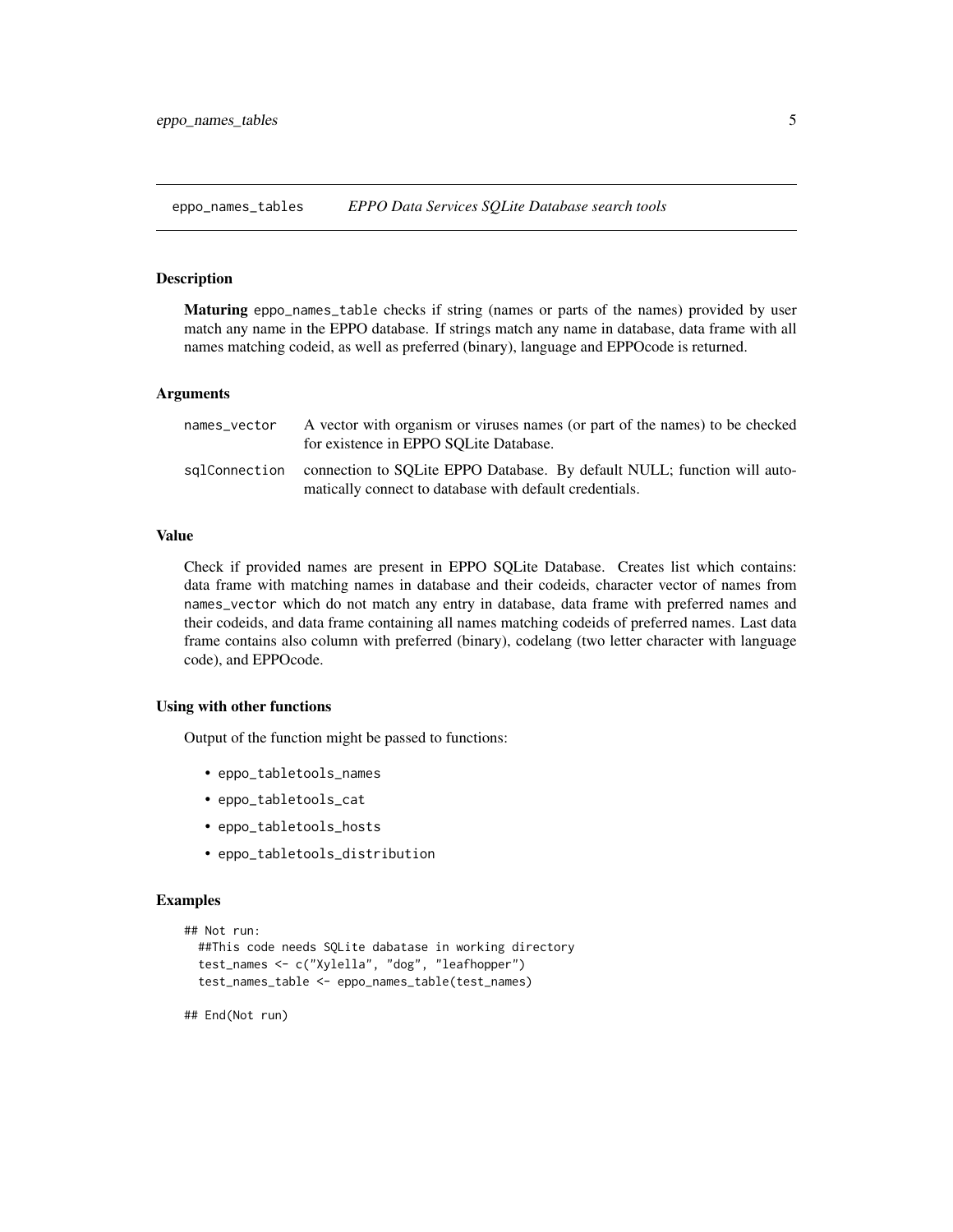<span id="page-5-0"></span>

#### <span id="page-5-1"></span>Description

Maturing eppo\_tabletools\_names creates tables with names – preferred, common and synonyms – of pests. It is particularly useful for creating whole table with [eppo\\_table\\_full,](#page-7-1) otherwise it might be more informative to use [eppo\\_names\\_tables](#page-4-1) which provides additional information for your query. eppo\_tabletools\_hosts creates tables with hosts of pests. eppo\_tabletools\_cat creates tables with categorization of pests. eppo\_tabletools\_taxo creates tables with taxonomy of pests/hosts. eppo\_tabletools\_distri creates tables with distribution of pests. eppo\_tabletools\_pests creates table with pests of host. All functions return both long table and compact, human friendly table.

#### Usage

```
eppo_tabletools_names(names_tables)
```

```
eppo_tabletools_hosts(
 names_tables = NULL,
 token,
  raw_eppocodes = NULL,
  use_raw_codes = FALSE
)
eppo_tabletools_cat(
  names_tables = NULL,
  token,
  raw_eppocodes = NULL,
  use_raw_codes = FALSE
)
eppo_tabletools_taxo(
  names_tables = NULL,
  token,
  raw_eppocodes = NULL,
 use_raw_codes = FALSE
)
eppo_tabletools_distri(
  names_tables = NULL,
  raw_eppocodes = NULL,
 use_raw_codes = FALSE
)
eppo_tabletools_pests(
  names_tables = NULL,
```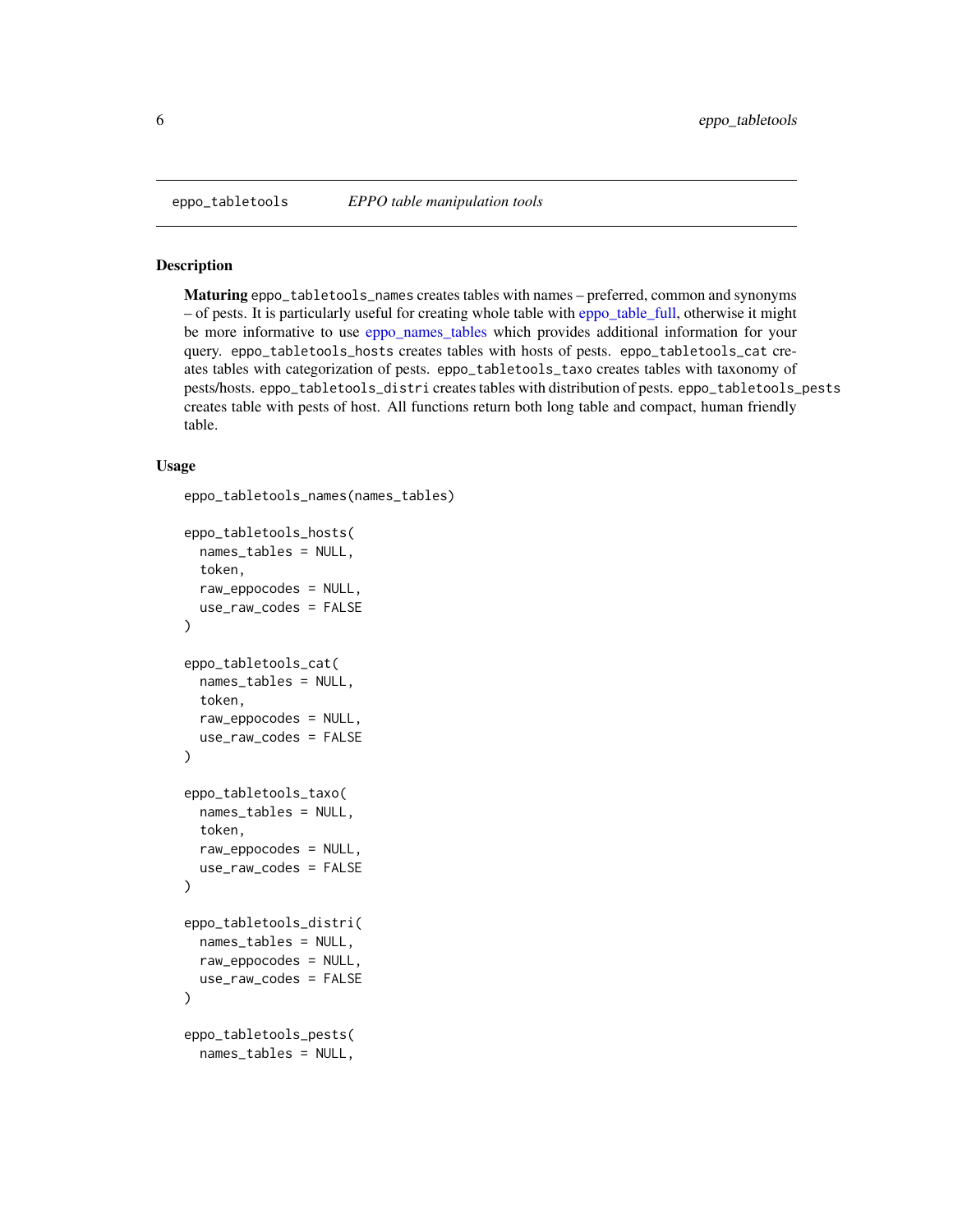#### <span id="page-6-0"></span>eppo\_tabletools 7

```
token,
  raw_eppocodes = NULL,
  use_raw_codes = FALSE
\lambda
```
#### **Arguments**

| names_tables  | A list of tables created via eppo_names_tables().                                                             |
|---------------|---------------------------------------------------------------------------------------------------------------|
| token         | An object containing EPPO API token created via create_eppo_token().                                          |
| raw_eppocodes | A character vector of eppocodes. Use with caution, and ONLY when sure that<br>provided eppocodes are correct. |
| use_raw_codes | logical. Default FALSE. Set TRUE if you want to provide eppocodes directly.                                   |

#### Value

List containing two data frames. First is in a long format, and each row contains synonyms and names in other languages in respect to preferred names. The second data frame contains coerced synonyms and other names to single cell for each preferred name.

#### See Also

*EPPO Data services* <https://data.eppo.int/> and *EPPO Global Database* [https://gd.eppo.](https://gd.eppo.int/) [int/](https://gd.eppo.int/)

#### Examples

```
## Not run:
## the code below requires SQLite DB in the working directory
## which can be downloaded with eppo_database_download function
test_names <- eppo_names_tables(c("Xylella", "Poacea"))
 # get data on naming
 eppo_tabletools_names(test_names)
```
## below functions connect to EPPO Global Database or EPPO Global Services ## they need connection to internet.

```
# get data on distribution
eppo_tabletools_distri(test_names)
# you can also get data using eppocodes directly
eppo_tabletools_distri(raw_eppocodes = c("XYLEFA", "1GRAF"),
                       use_raw_codes = TRUE)
```
## below functions, beside internet connection require also valid token that ## can be obtained after free of charge registration at EPPO Data Services

```
# first create token variable:
create_eppo_token("paste_your_token_here")
```

```
# then use result of eppo_names_tables or raw eppocodes to query REST API
# get data on hosts
eppo_tabletools_hosts(test_names, eppo_token)
```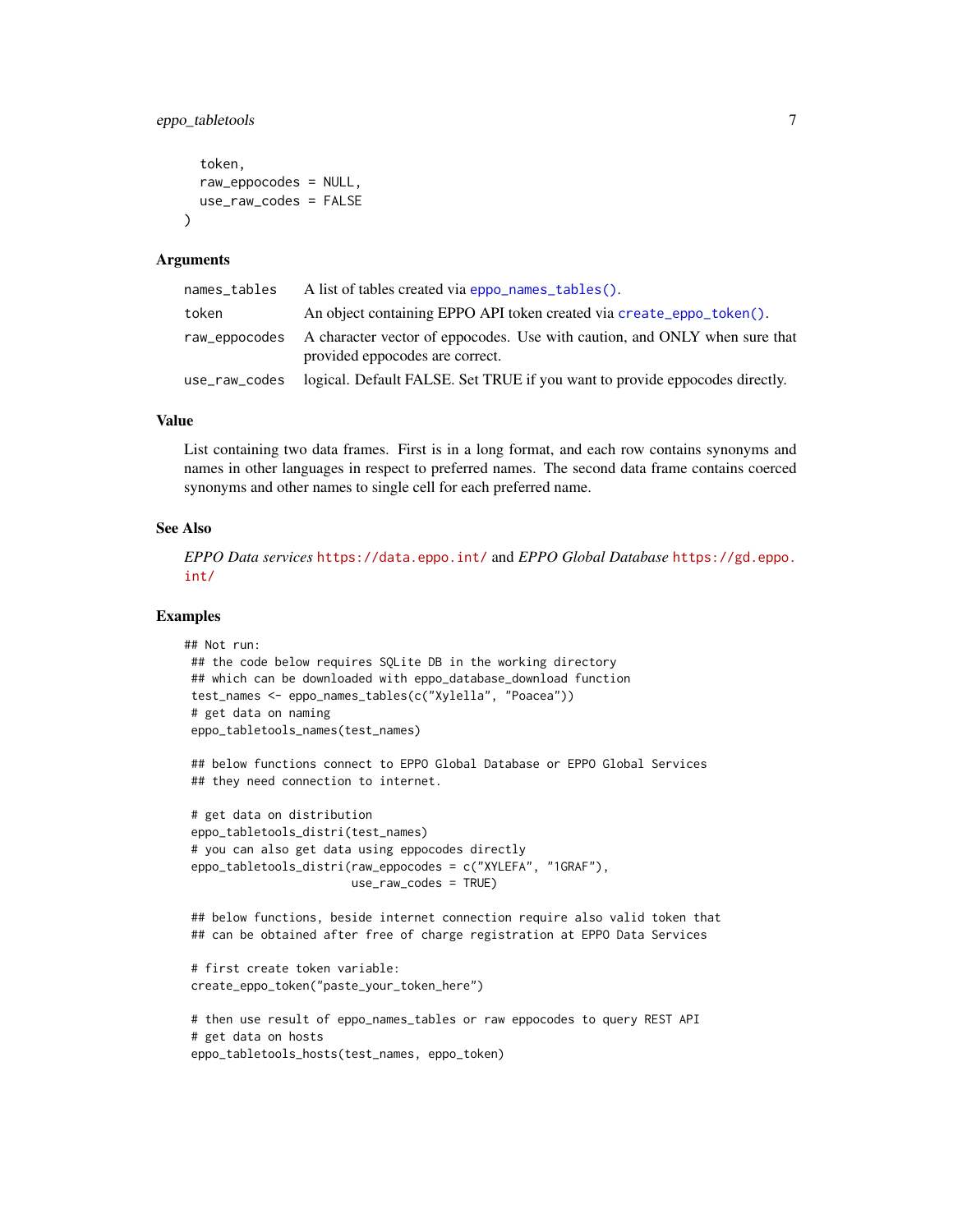```
eppo_tabletools_hosts(token = eppo_token,
                       raw_eppocodes = c("XYLEFA", "1GRAF"),
                       use_raw_codes = TRUE)
 # get data on categorization
 eppo_tabletools_cat(test_names, eppo_token)
 eppo_tabletools_cat(token = eppo_token,
                       raw_eppocodes = c("XYLEFA", "1GRAF"),
                       use_raw_codes = TRUE)
 # get data on taxonomy
 eppo_tabletools_taxo(test_names, eppo_token)
 eppo_tabletools_taxo(token = eppo_token,
                       raw_eppocodes = c("XYLEFA", "1GRAF"),
                       use_raw_codes = TRUE)
 # get data on pests
 eppo_tabletools_pests(test_names, eppo_token)
 eppo_tabletools_pests(token = eppo_token,
                       raw_eppocodes = c("XYLEFA", "1GRAF"),
                       use_raw_codes = TRUE)
## End(Not run)
```
<span id="page-7-1"></span>eppo\_table\_full *EPPO Data Services information table*

#### Description

Maturing eppo\_table\_full creates table in human friendly format with data on pest preferred name, synonyms and common names, hosts, categorization, taxonomy and its distribution.

#### Usage

eppo\_table\_full(names\_vector, sqlConnection, token)

#### **Arguments**

| names_vector  | A vector with organism names (or part of the names) to be checked for existence<br>in EPPO SOLite Database.                         |
|---------------|-------------------------------------------------------------------------------------------------------------------------------------|
| salConnection | connection to SOLite EPPO Database. By default NULL; function will auto-<br>matically connect to database with default credentials. |
| token         | An object containing EPPO API token created via create_eppo_token.                                                                  |

#### Value

Wraps results of function from eppo\_tabletools, namely: [eppo\\_tabletools\\_names,](#page-5-1) [eppo\\_tabletools\\_hosts,](#page-5-1) [eppo\\_tabletools\\_cat,](#page-5-1) [eppo\\_tabletools\\_taxo,](#page-5-1) and [eppo\\_tabletools\\_distri](#page-5-1) into one compact, human readable table.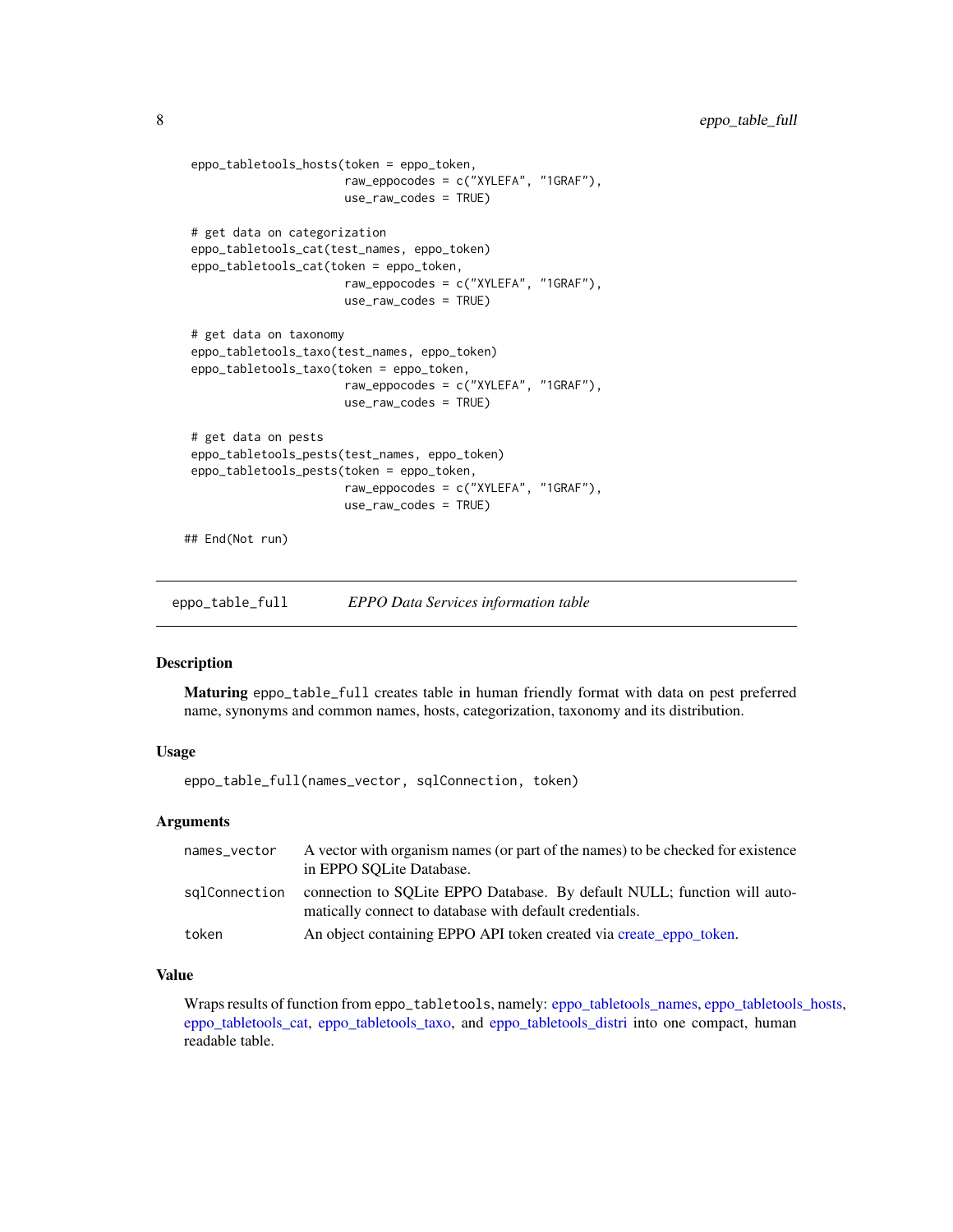<span id="page-8-0"></span>pestr the set of the set of the set of the set of the set of the set of the set of the set of the set of the set of the set of the set of the set of the set of the set of the set of the set of the set of the set of the set

pestr *pestr: A package for retrieving data from EPPO Data Services* [https:](https://data.eppo.int/) [//data.eppo.int/](https://data.eppo.int/)

#### Description

The pestr package provides function for downloading SQLite EPPO database, searching for pest names in SQLite database, and retrieving all necessary data from EPPO Data Services API for selected pest names.